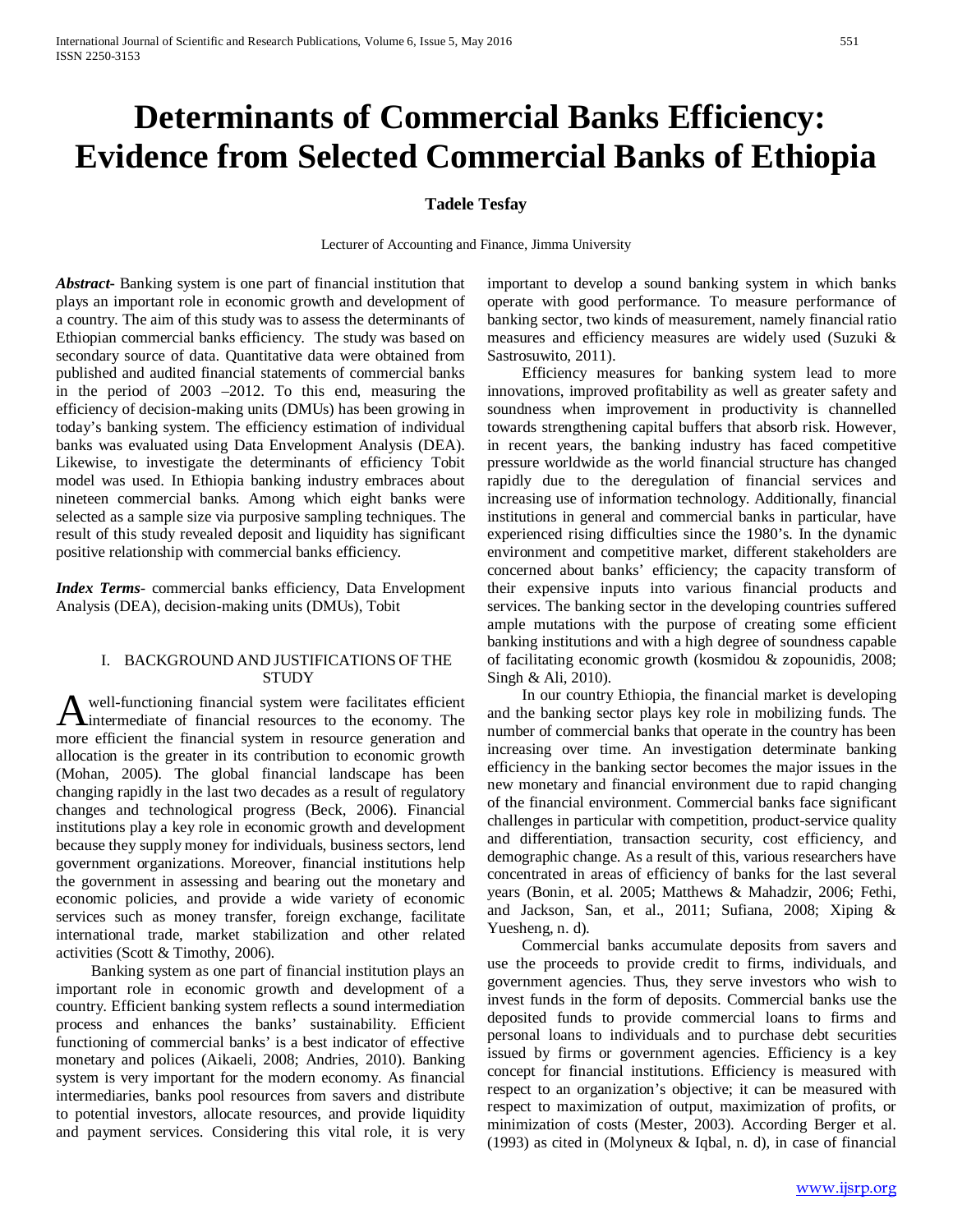institutions efficiency relate with grow in profitability, greater amounts of funds intermediated, better prices and service quality for consumers, and greater safety.

 The approaches to bank efficiency analysis can be divided into two categories: parameter approach and non-parameter approach. Parametric approach has the virtue of allowing for noise in the measurement of inefficiency. This method requires assumptions about the particular form of the cost or profit function being estimated and the distribution of efficiency. Nevertheless, non-parametric linear programming approach requires no such specification of the functional form (Molyneux & Iqbal, n.d). From the nonparametric approach, Data Envelopment Analysis (DEA) is widely used for measuring efficiency of banking (Charnes et al., 1978; Ray, 2011). DEA is a mathematical programming, which is introduced by Charnes, Cooper and Rhodes (CCR) in 1978 and they proposed a model of constant returns to scale (CRS). Later studies have considered alternative sets of assumptions and variable returns to scale (VRS) was introduced by Banker, Charnes and Cooper (1984).

 The current Ethiopian economic policy liberalizes the investment scheme of commercial banks to domestic investors; as a result, many investors have been involved in the banking sector. Results revealed that banks had better profitability business organizations in Ethiopia (Kiyota et. al, 2007). Consequently, the number of commercial banks in the country is increasing from time to time. Thus, the intensity of competition among the commercial banks in Ethiopia has increased tremendously.

 Investigating determinants of efficiency of the banking sector is essential for further improvement especially under the dominance of the globalization of the banking system. The efficiency performance study is essential due to the following reasons. Foremost reason, banks play an important role as financial intermediaries, (money transfer, foreign exchange, pooling deposits and lend to different client, facilitate the international trades etc). Due to this reason, the banks efficiency indirectly affect the whole country's economy. Second, contribute empirical investigations on the determinants of Ethiopian commercial banks efficiency. In addition to this, the profitability of the banks attracted to potential investors but competition is still tough and therefore, only the efficient ones could keep on enjoying the benefits.

## II. REVIEW OF RELATED LITERATURES

 Organizations need highly performing individuals in order to meet their goals, and to deliver the products and services they specialized in and finally to achieve competitive advantage. Performance is the difference between an action (i.e., behavioral) aspect and an outcome aspect (Kanfer, 1990). The outcome aspect refers to the consequence or result of the individual's behaviour. In many situations, the behavioral and outcome aspects are related empirically, but they do not overlap completely. An outcome aspect of performance depends on factors other than the individual's behavior. Individual performance in these interactions varies largely between different cultures. Performance evaluation helps survival of an organization on the competitive world by reducing its weakness and enhancing best practices (Frese & Sonnentag, 2001).

Definitions of Business Performance Measurement (BPM) systems have been proposed by scholars coming from a number of disciplines. According to Mike et al, (2007), a performance measurement system enables informed decisions to be made and actions to be taken because it quantifies the efficiency and effectiveness of past actions through the acquisition, collection, sorting, analysis, interpretation, and dissemination of appropriate data. The expression "efficiencies" or "economies" reflect any reduction, voluntary or involuntary, of the average cost of production recorded by an economic unit, which can be caused by multiple factors. Efficiency gains in production are based on synergies on costs and reflect increases in economies of scale and scope*.* Economies of scale occur when the expansion of production capacity for one company or industry causes an increase in the total amount produced without a proportional increase in production cost, While, economies of scope consists on reductions in the total costs obtained by the production of multiple or complementary products.

- i. The performance of a productive unit is often measured by productive efficiency indicators. The general concept of efficiency is related to how resources are used in the production process and can be decomposed into two components: technical efficiency and allocative efficiency. Technical efficiency is related to the evaluation of combinations of observed inputs/outputs compared to the best possible technological alternatives and reflects the efficiency of the production process to convert inputs into outputs. One company is considered allocative efficient if it uses inputs according to the optimal structure that minimizes the production cost. On the other hand, company is considered scale efficient if it produces the amount of output that maximizes profit and if it's working at the optimal scale of production (Martins, n.d).
- ii. There are different approaches used to measure the efficiency of an organizations/ institutions. These approaches can be classified in to two as 'econometric (parametric)' and 'linear programming (nonparametric)' techniques. Parametric approaches are three main frontier approaches. The stochastic frontier approach (SFA) - sometimes also referred to as the econometric frontier approach - specifies a functional form for the cost, profit, or production relationship among inputs, outputs, and environmental factors, and it allows for random error. The distribution-free approach (DFA) also specifies a functional form for the frontier, but separates the inefficiencies from random error in a different way. Unlike SFA, DFA makes no strong assumptions regarding the specific distributions of the inefficiencies or random errors. Finally, the thick frontier approach (TFA) specifies a functional form and assumes that deviations from predicted performance values within the highest and lowest performance quartiles of observations (stratified by size class) represent random error while deviations in predicted performance between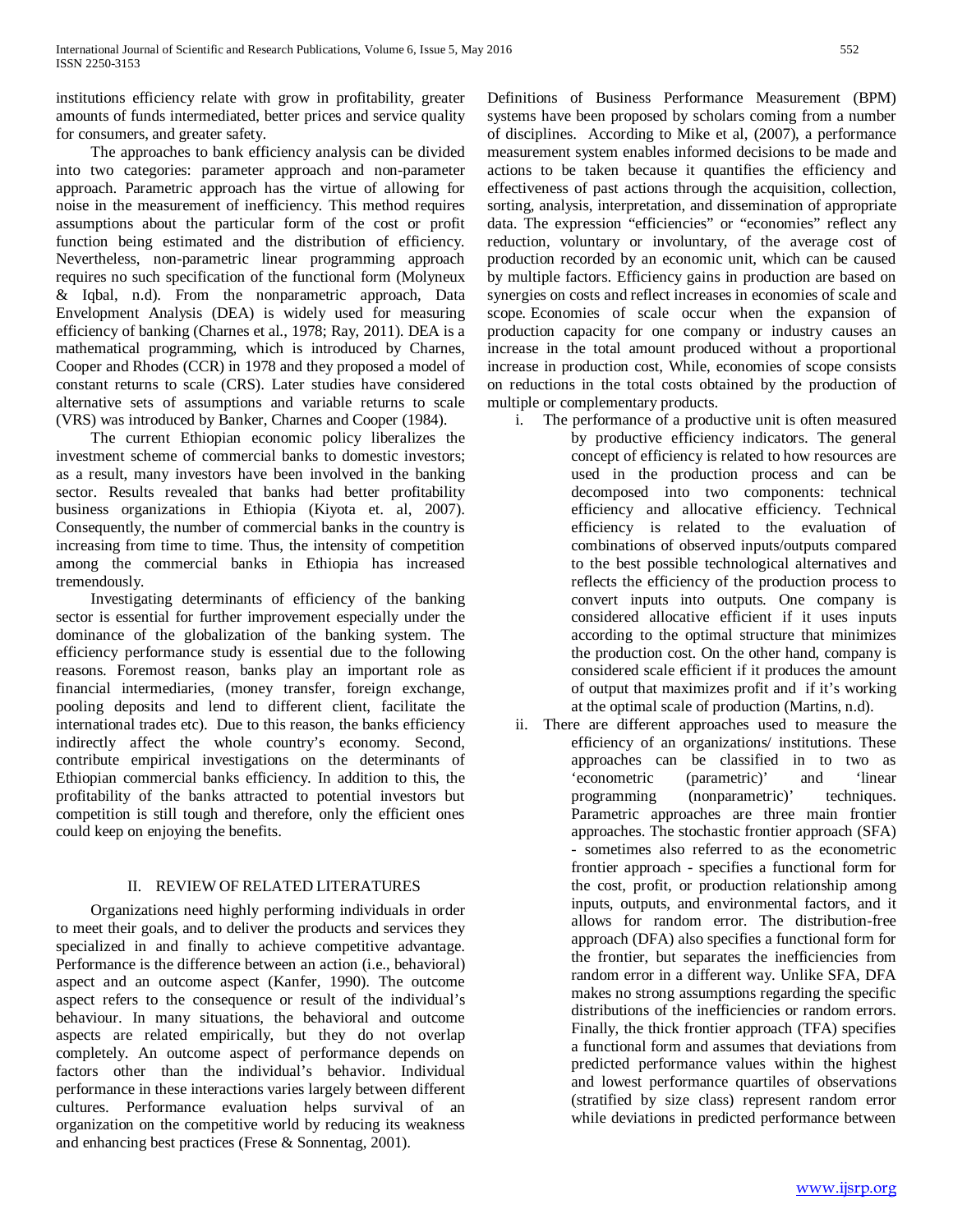the highest and lowest quartiles represent inefficiencies (Berger & Humphrey, 1997).

 The mathematical programming approach to the construction of production frontiers and the measure of efficiency relative to the constructed frontiers is frequently given the descriptive title of data envelopment analysis. The Data Envelopment Analysis (DEA) is used to provide a computational analysis of relative efficiency for multiple input/output situations by evaluating each decision-making unit (DMU) and measuring its performance relative to an envelopment surface composed of best practice units. Units that do not lie on the surface are termed inefficient. Thus, this method provides a measure of relative efficiency (Pawtowska, 2003).

 Data Envelopment Analysis (DEA) is also a source of concepts and methodologies that have now been incorporated into several models. Among a number of DEA models, the ones used most frequently are (CCR-model and BCC-model and NIRS –model). The first DEA model was the CCR ratio model (as defined by Charnes, Cooper, Rhodes (1978)) which yields an objective evaluation of overall efficiency and identified inefficiencies. The CCR model estimates efficiency on the assumption of constant return to scale (CRTS). The BCC model was defined by Banker, Charnes, Cooper (1984) and estimates efficiency on the assumption of variable return to scale (VRTS). The BCC model distinguishes between technical and scale inefficiencies by estimating pure technical efficiency at the given scale of operation. The NIRS model identifies in which region the entity is functioning: increasing, decreasing or constant returns to scale.

 The study conducted by San, et al. (2011), utilizes non parametric Data Envelopment Analysis to analyze and compare the efficiency of foreign and domestic banks in Malaysia. This finding seems to imply that the PTE of banks in Malaysia was not affected by the Global Crisis of 2008 as Malaysian banking system had healthy volume of international reserves, strong capitalization and ample liquidity. The finding of this study also shows that the PTE is positively correlated with liquidity and profitability. However, the result was not significant. Another study conducted on the efficiency analysis of Australian banks by Chen and Lin, (2007) measured efficiency using DEA and efficiency change using Malmquist productivity indexes. The regression result shows profitability and total assets have a significant positive relationship to overall technical efficiency of big banks. Sufiana, (2008) studied the determinants of bank efficiency in Malaysia during the period of 1995-1999, taking a total of 171 bank years observations. The study employed nonparametric frontier DEA approach with VRS assumption to measure input-oriented technical efficiency of Malaysian banks. The study focused on three major approaches: intermediation approach, value added approach, and operating approach. In addition to DEA, multivariate tobit regression analysis was used to measure the determinants of efficiency. The regression result shows that deposit, loan loss provision to total asset, non-interest expense to total asset, total book value of shareholders equity to total asset and gross domestic product had a negative relationship with bank efficiency. While, total loan to total asset, total asset and non-interest income to total asset had a positive relationship and are statistically significant with efficiency.

 A study conducted by Fethi and Jackson, (n. d), evaluated the technical efficiency of 48 Turkish commercial. Bank size and bank profitability have significant positive effects on efficiency, indicating that the larger and more profitable banks have higher technical efficiency. On the other hand, the capital adequacy variable is significantly negatively related to the technical efficiency. The ownership i.e., dummy was insignificant coefficient with negative sign. Xiping and Yuesheng, (n. d) studied the efficiency of China banks by applying DEA and tobit model on the production approach. Further, to investigate the effects of environmental variables on the efficiency of these commercial banks, they used tobit regression by taking the DEA result as dependent and the following explanatory variables: capital adequacy ratio, bank size, and ownership. The tobit regression shows capital ratio is a sign of negative influence on banks' efficiency.

## III. METHODOLOGY OF THE STUDY

 The population of the study were all commercial banks which have been in operation for more than 10 years. Among which eight banks were selected as a sample size via purposive sampling techniques. These are Commercial bank of Ethiopia, Awash bank, Bank of Abyssinia, Dashen bank, construction and business bank, Nib International Bank, United bank and Wegagen bank for the research purpose. The rationale behind the selection of those banks is their operation period.

 The study is based on secondary source of data. Quantitative data are obtained from the published and audited financial statements of commercial banks in the period of 2003 – 2012. The data was collected from National Bank of Ethiopia (NBE) and from the individual commercial banks. This study used Data Envelopment Analysis (DEA) tool to analyze the quantitative data that gathered from the sampled banks. The basic idea of DEA is to identify the relative most efficient decisionmaking units (DMU) among all DMUs. In addition, multivariate Tobit regression analysis was employed in order to identify the determinant factors of efficiency.

 Efficiency of banks can be affected by macroeconomic factors & firm specific characteristics (internal factors). However, to assess the determinants of bank efficiency, the study used the following bank specific variables. The researcher decided to use capital strength as a proxy of capitalization, deposit as proxy of market share, loan quality as a proxy of asset quality, expenses as a proxy of management capability, profitability as a proxy of earning strength, asset size as a proxy of bank size, liquidity and diversification as a proxy of bank's diversification strategy into non-traditional activities to identify the determinants of bank efficiency and its relationship. The selection of determinants of bank efficiency is supported by various literatures (Chen and Lin, 2007; Fethi, and Jackson, n. d; Gupta et al., 2008; San, et al., 2011; Sufiana, 2008; Xiping & Yuesheng, n. d).

$$
y_{i}^* = \beta' x_i + \epsilon_i
$$
  

$$
y_{i-} y_i^*
$$

 $y_i = y_i^*$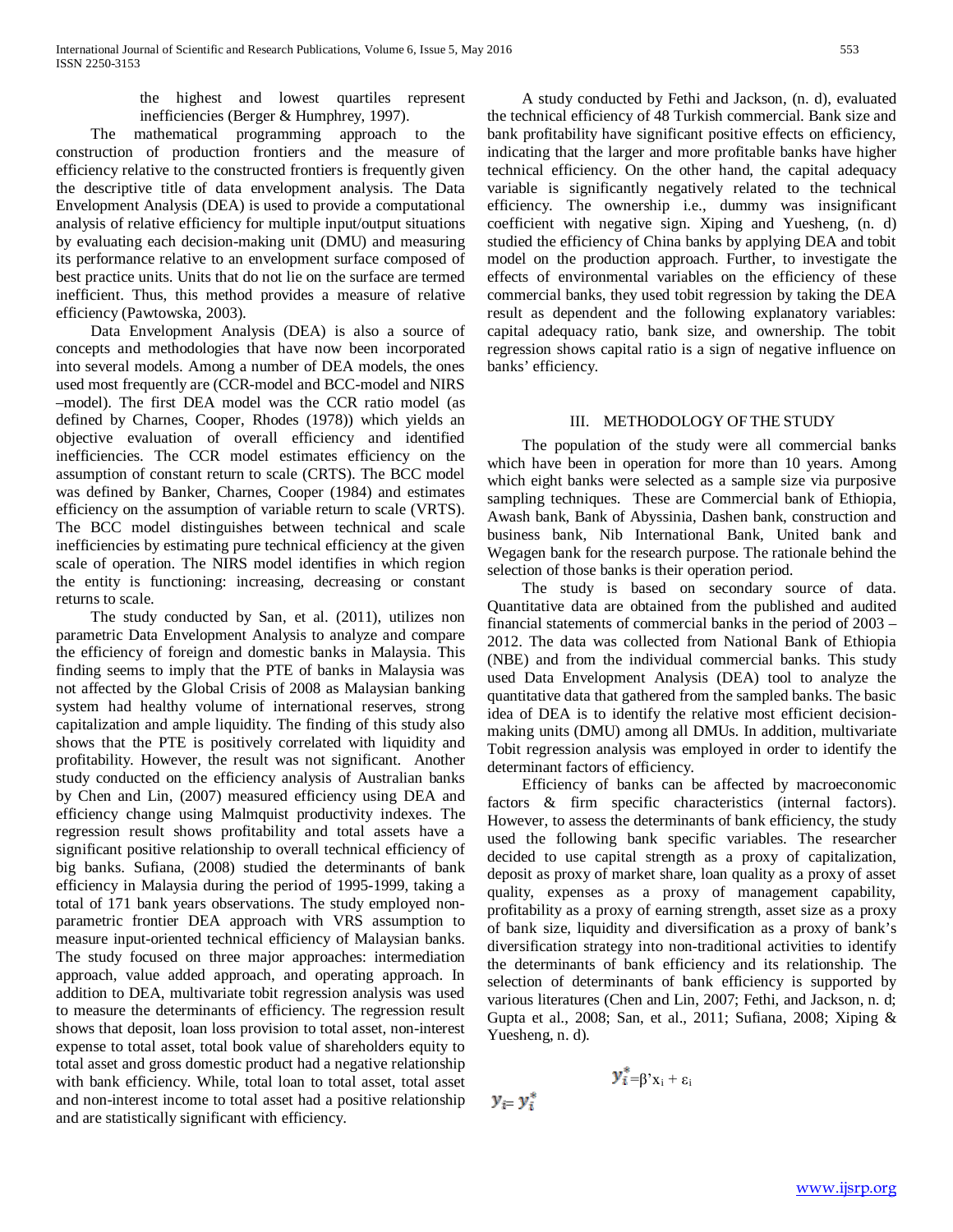$$
yi = \begin{cases} yi & if \ y^* = 0; \\ 0; & otherwise \end{cases}
$$

 $\mathbf{y}_i^*$  = the latent variable which is not actually measured and observed but represent the utility or goodwill the bank drive from efficiency,

 $x_i$  = the vectors of explanatory variable,

 $\beta'$  = the vectors of coefficient variables,

 $\mathbf{y}_i$  = the dependent variable which measures the efficiency of the bank score,

 $\varepsilon_i$  = the error term. By using the efficiency scores as dependent variable, the researcher estimates the following regression model: Θjt = β0 + β1CAPSTHjt + β2LNDEPOjt + β3LOAQUjt  $+β4EXPENjt + β5PROFjt + β6LNTAjt + β7LIQUjt +$ β8DIVESjt + εjt

 The study was conducted by using an output oriented method. In the competitive market, banks must strengthen their lending and must collect high amount of interest income from their loans and other assets. Measuring efficiency is directly related to the management's success in controlling costs and generating revenue. Thus, bank managers have more control over outputs than inputs because output-oriented DEA was adopted for the study. The two most frequently applied Models used in DEA are the CRS and VRS Models. The CRS assumption is appropriate when all the banks are operating at an optimal scale. However, in the case of the banking sector, there are several reasons such as imperfect competition, financial constraints, banking regulation and supervision, concentration, market structure and other factors exist in the real environment that may not allow banks to operate at an optimal scale. Therefore, Banker et al (1984) extended BCC version so that variable returns to scale (VRS) are consider. The mathematical version is as follow:

$$
Max Z_o = \frac{\sum_{r=1}^{s} u_r y_{ro}}{\sum_{i=1}^{m} v_i x_{io}}
$$

Subject to,

$$
\frac{\sum_{r=1}^{s} u_r y_{rj}}{\sum_{i=1}^{m} v_i x_{ij}} \le 1; j = 1, 2, \dots, n
$$

Table 1 Regression Result of Efficiency Score and Explanatory Variables

Tobit regression

-.7884019 2.340173

| Number of obs $=$<br>Effsore  <br>[95% Conf. Interval] | 80<br>Coef.                                    | Std. Err. |      | P >  t    |
|--------------------------------------------------------|------------------------------------------------|-----------|------|-----------|
| Capitalstr                                             | .3771281                                       | .2304864  | 1.64 | 0.106     |
| LnDepo<br>.0034692                                     | $-.0823381$ $.8365943$<br>.0428699<br>.0822706 | .0196351  | 2.18 | $0.021**$ |

Expen | - .7758855 .7847083 0.99 0.326

Where,  $u_r v_i \geq 0$ ,  $X_{ii}$  = the amount of input i for unit j (i=1, 2...m),  $V_i$  $=$  weight of input i,

 $Y_{ri}$  = the amount of output r for unit j (r=1, 2...s)  $U_r$ =weight of output r.

 There is no consensus in the literature regarding the specification of outputs and inputs in frontier modelling of financial institutions (Berger and Humphery, 1997). The choice of variables (both inputs and outputs) is often constrained by the availability of data on relevant variables. This study used intermediation approach in order to specify inputs and outputs. The intermediation approach regards banks as entities that collect deposits, use labour and capital and convert those resources into loans and other earnings. To achieve the objective of the study, the researcher selected Deposit and Interest expenses for input variables and Loan and Interest income also as output measurement of efficiency (Aikaeli, 2008; Mesay, 2011; San, et al., 2011; Suzuki & Sastrosuwito, 2011; Sufian & Abdul Majid, 2007; Yue, 1991).

#### IV. DATA ANALYSIS AND DISCUSSION

 The determinants of commercial bank's efficiency could assist the managers to give attention to these factors in attaining the desired efficiency. The most common method of analysis to determine of bank's efficiency was Tobit regression analysis. Therefore, it is worth to investigate to what extent the obtained results are sensitive to the changes in the estimation.

 Empirical data were computed from ten consecutive years (2003 - 2012) using audited financial statements of the selected eight commercial banks which were collected from National Bank of Ethiopia (NBE) and from the individual banks. Therefore, panel data was computed by Tobit regression to provide a comprehensive analysis about the determinants of private banks' efficiency in Ethiopia. STATA application version 11 was used here to run the regressions.

| Prof            | .3728261  | .8954988 | 0.42    | 0.678     |
|-----------------|-----------|----------|---------|-----------|
| 1.412318        | 2.15797   |          |         |           |
| Liquidity       | .1537267  | .0769392 | 2.00    | $0.049**$ |
| .0003512        | .3071022  |          |         |           |
| $\text{Load}$ u | .0325607  | .0737936 | 0.44    | 0.660     |
| .1145441        | .1796655  |          |         |           |
| LnTa            | -.0149004 | .0816463 | $-0.18$ | 0.856     |
| -.1776594       | .1478586  |          |         |           |
| Divers          | .000012   | .0000203 | 0.59    | 0.557     |
| $-.0000285$     | .0000525  |          |         |           |
| cons            | .9125661  | .244312  | 3.74    | 0.000     |
| .4223182        | 1.402814  |          |         |           |

Note: \*\* Statistically significant at 5% level of confidence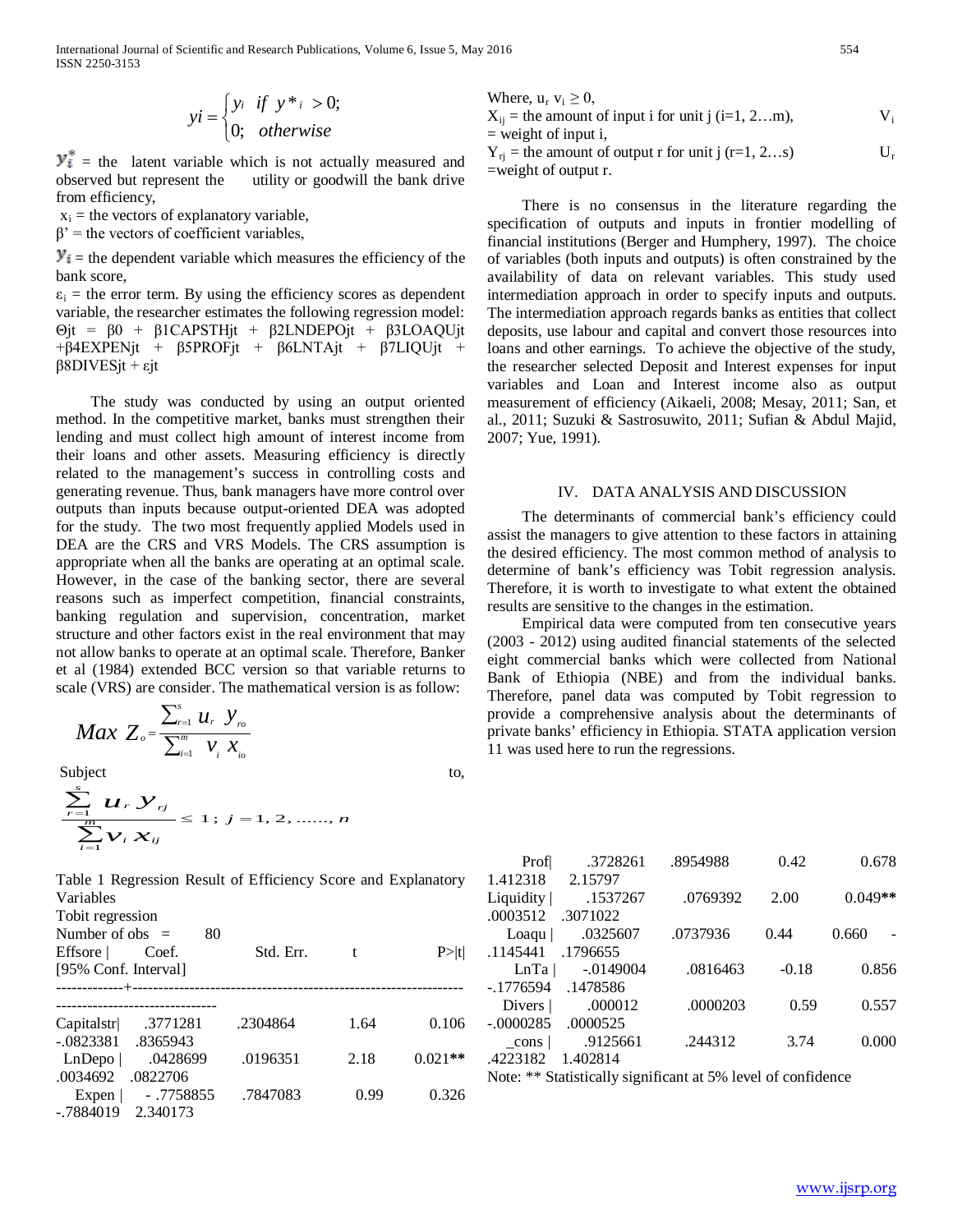The overall nature of the model illustrated in Table 1 above shows the summary of regression model run to investigate the effect of the explanatory variables on commercial banks' efficiency. Therefore, based on econometric estimation, the researcher found that deposit and liquidity are significant (at 5%) in determining bank's efficiency. In Table 1, it can be clearly shown that LNDEPO (Natural logarithm of total deposits) reveals a positive relationship and statistically significant with commercial banks efficiency score. This implies that the more efficient banks are associated to the banks with higher market share. Because of maintaining or expanding the banks market share, it might involve extra benefits, which improve the efficiency of the banks. The positive relationship and statistically significant result was contrasted with the findings of other studies like Sufiana (2008) and Sufian and Abdul Majid (2008). The P-value of profitability, loan quality, expenses, bank size and

diversification are insignificant. Thus, as per this study, these variables are not determinant factors for the Ethiopian commercial banks' efficiency.

 The economics estimation of tobit regression reveals that liquidity has positive relationship and statistical significance at 5% level of confidence with commercial banks efficiency. The result implies that banks which have a higher loan to asset ratio tend to have higher efficiency scores than banks which have lower loan to asset ratio. Under this situation, it is quantitatively designated that change in loan to asset ratio upward side by 1% gives rise to increased efficiency of banks by approximately 0.15%.

#### V. CONCLUSIONS AND RECOMMENDATIONS

 After employing the DEA, the determinants of commercial banks efficiency were obtained by running a tobit regression. Therefore, the main variables increasing bank efficiency are deposit and liquidity while loan quality, expenses, profitability, bank's size and diversification were statistically insignificant. According to this research finding, these variables were not determinant factors of commercial banks efficiency. Therefore these banks should work hard to collect more deposits by design different strategies like convenience of location and quality of customer services to become efficient because it has a positive significance effect on efficiency. Liquidity has also an important role to improve bank's efficiency, so banks should improve their lending capacity based on critically analysed strategies.

#### **REFERENCES**

- [1] Aikaeli, J. (2008). Commercial Banks Efficiency in Tanzania: A Paper Presented in a CSAE Conference on "Economic Development in Africa" Held at St. Catherine's College, Oxford.
- [2] Andries, M. A. (2010). The determinants of bank efficiency and productivity growth in the central and Eastern European banking systems: Alexandru Ioan Cuza University of Iasi, Romania.
- [3] Beck, T. (2006).Creating an efficient financial system: Challenges in a global economy, World Bank Working Paper, No 3856. Washington, D.C.
- Berger, A.N. and Humphrey, D.B. (1997). Efficiency of Financial institutions: Directions for Future Research, theWharton school, University of Pennsylvania.
- [5] Bonin, J.P.; Hasan, I.; Wachtel, P. (2005). Bank performance, efficiency and ownership in transition countries. Journal of Banking and Finance 29, 31-53.
- [6] Charnes, A., Cooper, W.W., & Rhades, E. (1978).Measuring the Efficiency of Decision Making Units, European Journal of Operational Research,2:429-444.
- [7] Chen, C.Y. & Lin, J.C. (2007). Empirical study on the efficiency analysis of Australian banks, Banks and Bank Systems, Volume 2, Issue 4
- [8] Fethi, D.M. & Jackson, M.P. (n. d). Evaluating the technical efficiency of Turkish commercial banks: An Application of DEA and tobit Analysis.
- [9] Frese, M. & Sonnentag, S. (2001). Chapter 1: Performance Concepts and Performance Theory.
- [10] Gupta, O.k.; Doshit, Y. & Chinubhai, A. (2008). Dynamics of Productive Efficiency of Indian Banks, International Journal of Operations Research Vol.5, No. 2, 78-90.
- [11] Kanfer, R. (1990). Motivation theory and industrial and organizational psychology; Handbook of industrial and organizational psychology (2nd edn., Vol. 1, pp. 75–170). Palo Alto, CA: Consulting Psychologists Press. Kiyota, K,; Peitsch. B. & Stern, M.R. (2007). The Case for Financial Sector Liberalisation in Ethiopia, Gerald R. Ford School of Public Policy, the Unversity of Michigan.
- [12] Kosmidou, K. & Zopounidis, C. (2008).Measurement of bank performance in Greece: South- Eastern Europe Journal of Economics (2008) 79-95.
- [13] Martins, I.A. (n. d). Measuring the efficiency of banks using a two-stage DEA model, PhD Candidate, Adjunct Professor, Universidade do Algarve, Faro, Portugal
- [14] Matthews, K. & Mahazir, I. (2006). Efficiency and productivity growth of domestic & foreign commercial banks in Malaysia, Cardiff Business School Working Paper Series.
- [15] Mester, j. (2003). Applying efficiency measurement techniques to central banks; Federal reserve Bank of Philadelphia and finance department, the Wharton school, university of Pennsylvania.
- [16] Mike, K.; Pietro, M.; Veronica, M.; Steve, M.; Bernard, M.; Dina, G.& Andy, N. (2007). Towards a definition of a business performance measurement system Franco- Santos, Monica; international journal of operations and production management, vol.27 (8), pp.784-801.
- [17] Mohan, R. (2005). Financial sector reforms: Policies and Performance Analysis: Economic and Political weekly. Special Issue on Money Banking and Finance, 40 1106-21.
- [18] Molyneux, P. & Iqbal, M. (n. d). Thirty years of Islamic banking: history, performance and prospects. Pawtowska, M. (2003).The Impact of M&A on Technical Efficiency, Scale Efficiency and productivity change in the Polish Banking Sector: A nonparametric approach, paper No. 29.
- [19] Ray, C.S. (2011). Nonparametric measurement of cost efficiency of a demand constrained branch network: An application to Indian banking, University of Connecticut.
- [20] San, T.O.; Theng Y.L, & Heng, B.T. (2011). A Comparison on Efficiency of Domestic and Foreign Banks in Malaysia: A DEA Approach, Business Management Dynamics Vol.1, No.4, Oct 2011, pp.33-49.
- [21] Scott, S.M. & Timothy, W.K. (2006). Management of banking, 6th edition, Thomson Corporation USA.
- [22] Singh, H. & Ali, L. (2010). Efficiency and Productivity Change of Indian Commercial Banks - A Non-Parametric Approach.
- [23] Sufian, F. & Abdul Majid, M. (2007). The efficiency of merchant banks and finance companies in an emerging market: determinants and policy issues: Business, finance & economics in emerging economies vol. 2, no. 1.
- [24] Sufian, F. (2008). Determinants of bank efficiency during unstable macroeconomic environment: Empirical: evidence from Malaysia. Research in International Business and Finance, 23(2009), 54-77.
- [25] Suzuki, Y. & Sastrosuwito, S. (2011). Efficiency and Productivity Change of the Indonesian Commercial Banks: International Conference on Economics, Trade and Development, IPEDR, IACSIT Press, Singapore. [26] Xiping, W. & Yuesheng, L. (n. d). Banking Efficiency in China: Application of DEA and tobit Analysis.